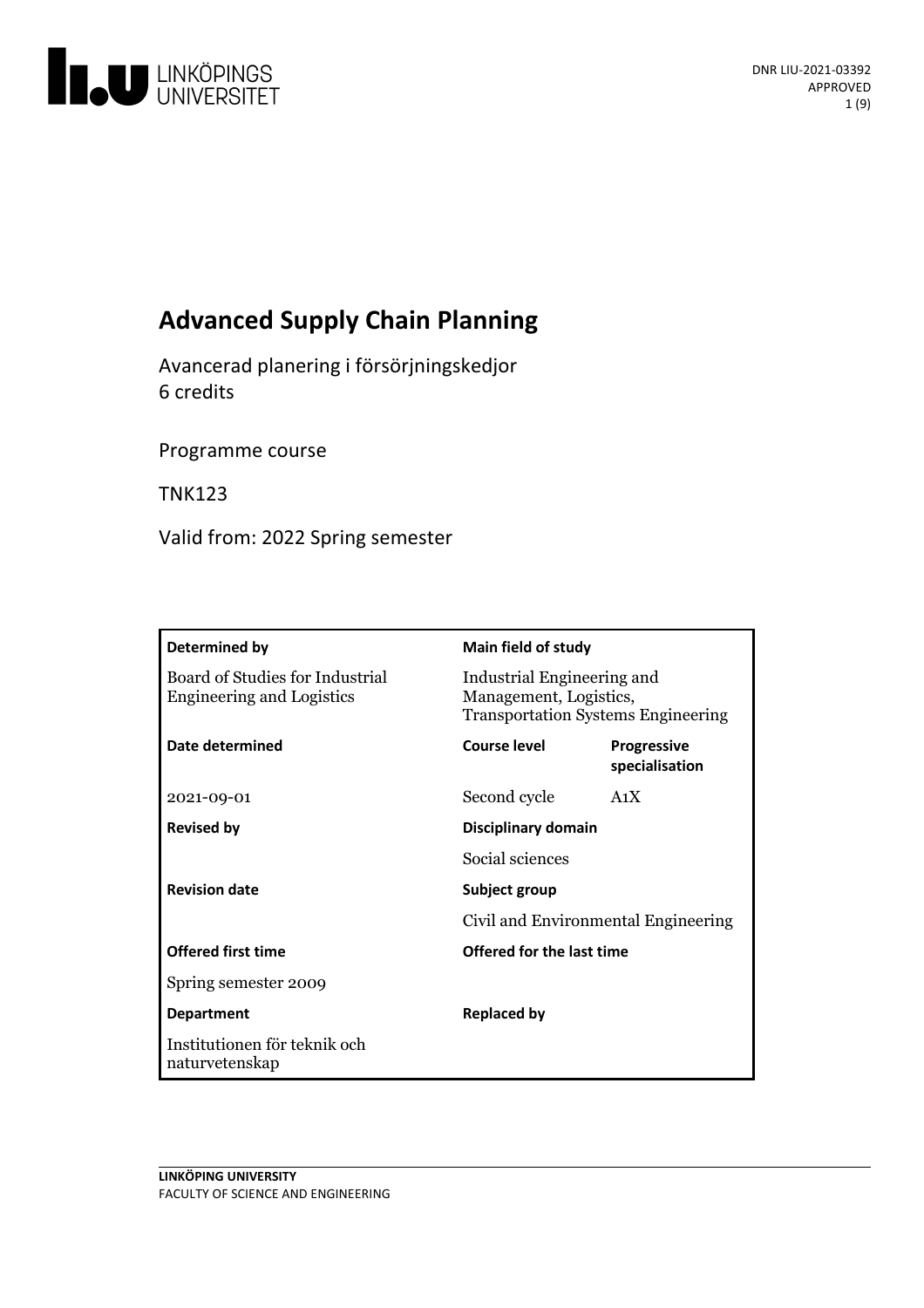# Course offered for

- Master's Programme in Intelligent Transport Systems and Logistics
- Master of Science in Communications, Transport and Infrastructure

## Prerequisites

Basics in economics, logistics, production and distribution planning, modeling, optimization, simulation, statistics and probability theory.

## Intended learning outcomes

The aim of the course is for students to gain a deep understanding of how supply chains can be planned, modeled and analyzed, mainly with the help of quantitative methods. After the course, students should be able to:

- carry out investment analysis for logistics resources and assess how different planning decisions can be valued in relation to expected returns
- $\bullet$  convert a customer's wishes into a production order and / or a purchase order within different planning philosophies and thus be able to
	- use principles within Manufacturing Resource Planning (MRPII)
	- apply principles within Lean Production
	- apply principles within Theory of Constraints
- manage uncertainty in both time and quantity when planning in supply
- $\bullet$  perform advanced inventory management and business planning with the help of cost-minimizing models and methods where, among other things, the connection between inventory, pace and time is vital
- manage methods to even out flows
- perform total cost analysis and profitability analysis in the event of changes in a supply chain
- know the planning function's opportunities to influence both the business's overall finances and external environmental impact
- know the basics of how distribution and transport can be planned in a costeffective way in logistics networks

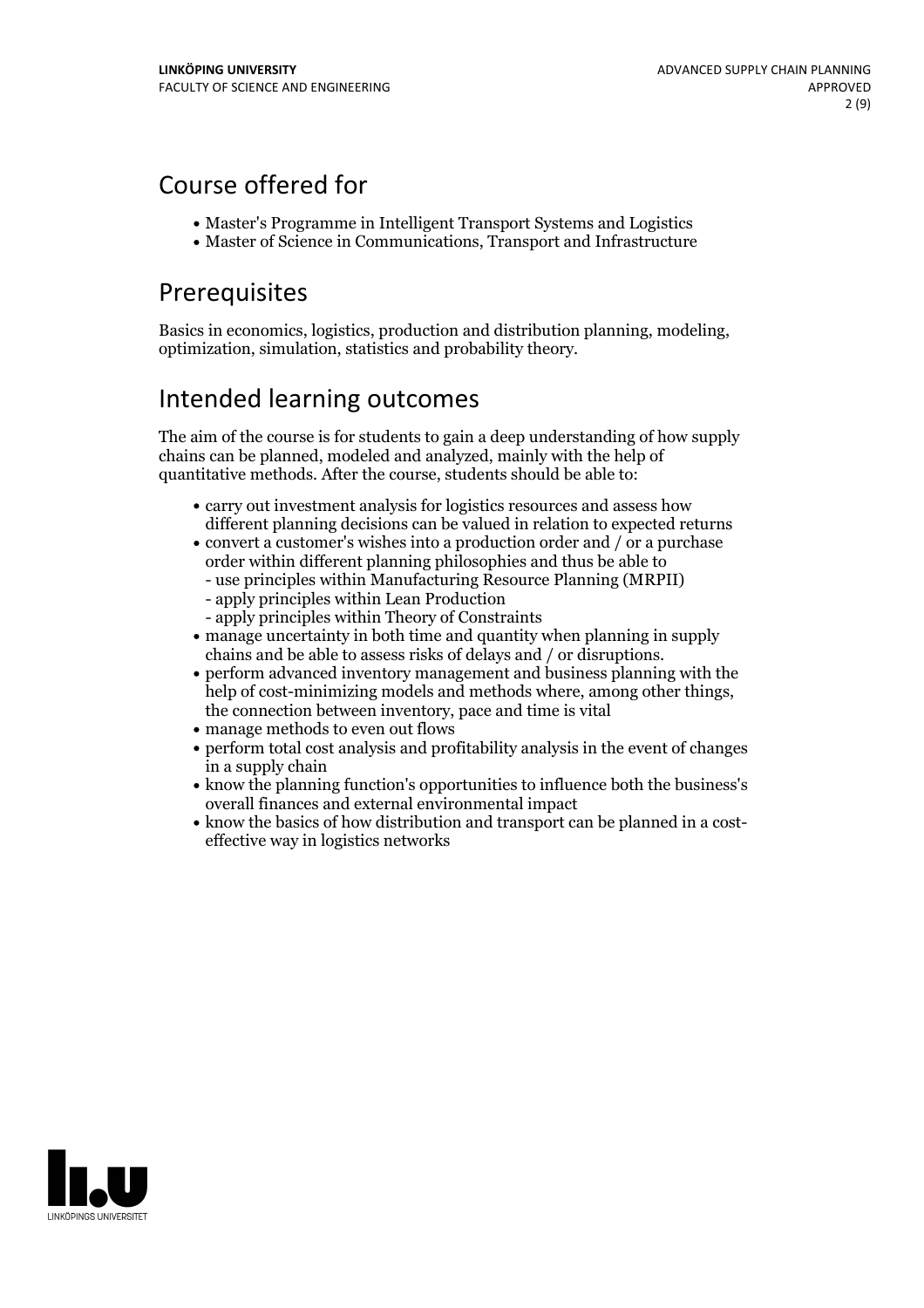## Course content

The course looks at the planning problems in a supply chain by analyzing different methods for planning the use of logistics resources at different levels. The course is permeated by the use of quantitative modeling for planning and scheduling and contains the following parts.

Part 1: Financing and investment analysis

- Analysis of alternative returns (discount rate) and the background to why
- Cash flow analysis and present value calculation with regard to tax and inflation.<br>• Decision analysis under uncertainty.
- 

Part 2a: Planning strategies

- MRPII efficiency-based hirarchical planning and control in several levels with capacity reconciliations in a value-creating business.
- Just-In-Time Lean production and lean-based planning and control
- Theory of Constraints limitation-based planning and control through for example Drum-Buffer-Rope

Part 2b: Advanced planning technology and advanced inventory management with deep diving in, among other things:

- analysis of different types of security measures to deal with uncertainty in time and / or quantity, where costs are weighed against the degree of service level
- planning with regard to stochastic operating times
- lead time analysis under uncertainty
- analysis of special, dynamic and optimizing batch forming methods
- cyclic planning and the choice of optimal cycle time
- $\bullet$  minimize total cost in a synchronized supply chain, EOQ in linked warehouses
- mixed model scheduling

Part 3: Supply Chain Optimization

- 
- Total cost analysis and system analysis. Industrial Case: optimal plan for raw material procurement, production and distribution
- Basic distribution and transport planning
- Multi-level inventory control as a way to control inventory along a supply chain.

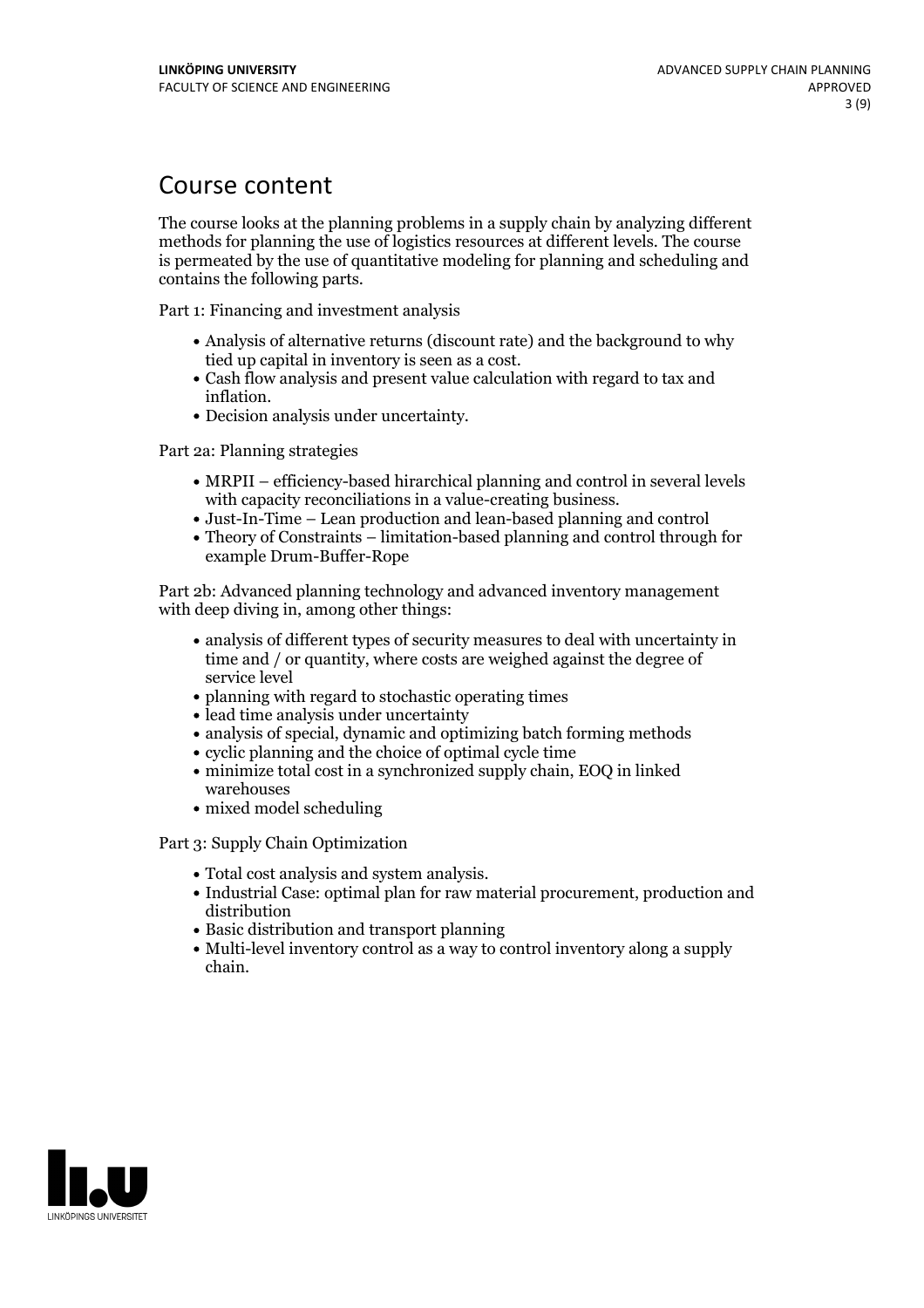# Teaching and working methods

The lectures are mainly concerned with theoretical issues and concepts. The exercises are devoted to demonstrations of problem solving. The laboratories give a hands-on experience with treated techniques.

## Examination

| UPG1 | Assignments         | 2 credits | U.G        |
|------|---------------------|-----------|------------|
| TEN1 | Written examination | 3 credits | U, 3, 4, 5 |
| LAB1 | Laboratory work     | 1 credits | U.G        |

## Grades

Four-grade scale, LiU, U, 3, 4, 5

# Other information

### **About teaching and examination language**

The teaching language is presented in the Overview tab for each course. The examination language relates to the teaching language as follows:

- If teaching language is "Swedish", the course as a whole could be given in Swedish, or partly in English. Examination language is Swedish, but parts
- of the examination can be in English. If teaching language is "English", the course as <sup>a</sup> whole is taught in English. Examination language is English. If teaching language is "Swedish/English", the course as <sup>a</sup> whole will be
- taught in English if students without prior knowledge of the Swedish language participate. Examination language is Swedish or English depending on teaching language.

### **Other**

The course is conducted in a manner where both men's and women's experience and knowledge are made visible and developed.

The planning and implementation of a course should correspond to the course syllabus. The course evaluation should therefore be conducted with the course syllabus as a starting point.

If special circumstances prevail, the vice-chancellor may in a special decision specify the preconditions for temporary deviations from this course syllabus, and delegate the right to take such decisions.

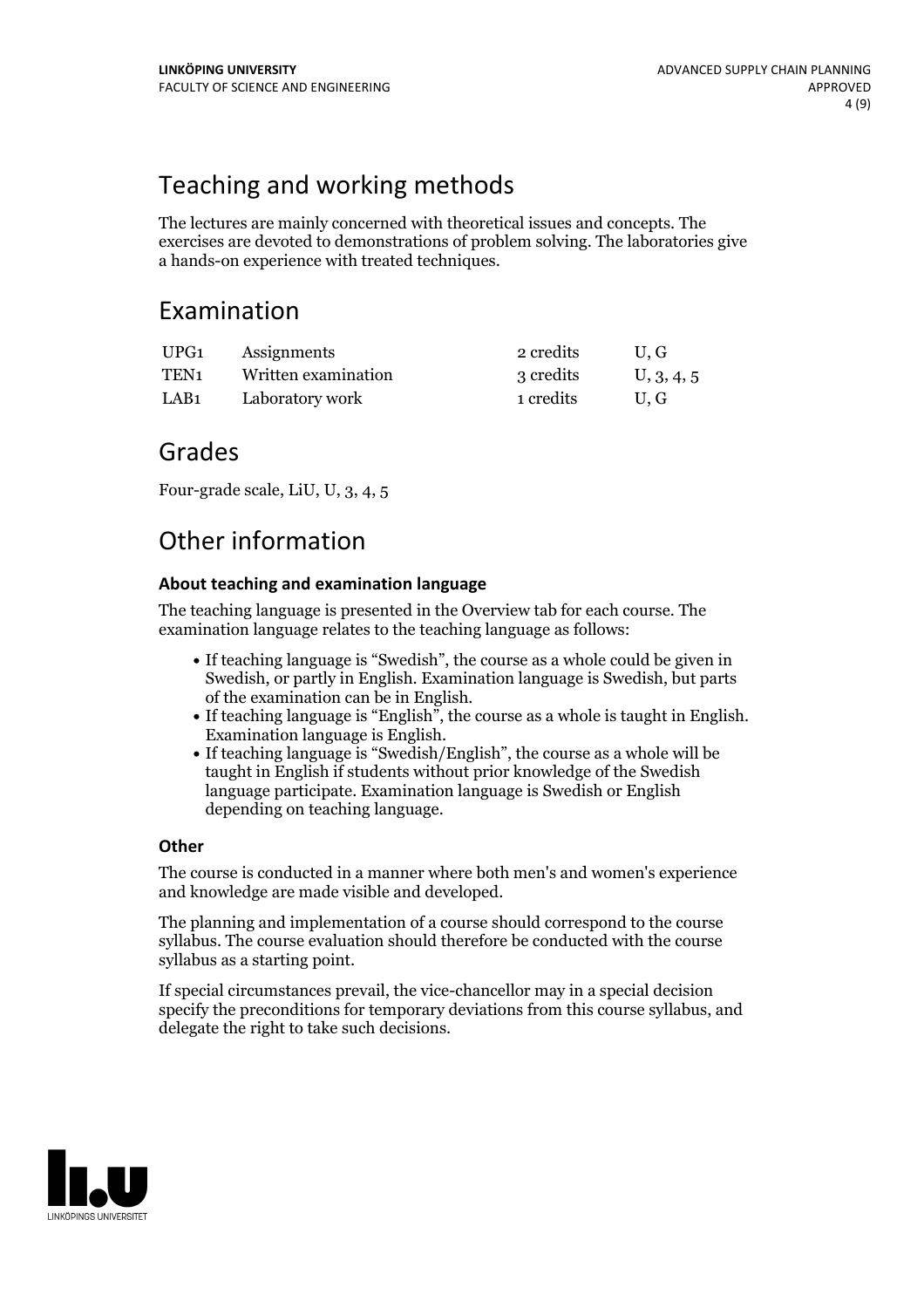## **Common rules**

### Course syllabus

A syllabus must be established for each course. The syllabus specifies the aim and contents of the course, and the prior knowledge that a student must have in order to be able to benefit from the course.

## Timetabling

Courses are timetabled after a decision has been made for this course concerning its assignment to a timetable module.

### Interruption in and deregistration from a course

The LiU decision, Guidelines concerning confirmation of participation in education (Dnr LiU-2020-02256), states that interruptions in study are to be recorded in Ladok. Thus, all students who do not participate in a course for which they have registered must record the interruption, such that the registration on the course can be removed. Deregistration from or interrupting a course is carried out using <sup>a</sup> web-based form: https://www.lith.liu.se/for- [studenter/kurskomplettering?l=en.](https://www.lith.liu.se/for-studenter/kurskomplettering?l=en)

## Cancelled courses and changes to the course syllabus

Courses with few participants (fewer than 10) may be cancelled or organised in a manner that differs from that stated in the course syllabus. The Dean is to deliberate and decide whether a course is to be cancelled or changed from the course syllabus.

## Guidelines relating to examinations and examiners

For details, see Guidelines for education and examination for first-cycle and second-cycle education at Linköping University, Dnr LiU-2020-04501 [\(http://styrdokument.liu.se/Regelsamling/VisaBeslut/917592\)](http://styrdokument.liu.se/Regelsamling/VisaBeslut/917592).

An examiner must be employed as a teacher at LiU according to the LiU Regulations for Appointments, Dnr LiU-2021-01204 [\(https://styrdokument.liu.se/Regelsamling/VisaBeslut/622784](https://styrdokument.liu.se/Regelsamling/VisaBeslut/622784)). For courses in second-cycle, the following teachers can be appointed as examiner: Professor (including Adjunct and Visiting Professor), Associate Professor (including Adjunct), Senior Lecturer (including Adjunct and Visiting Senior Lecturer), Research Fellow, or Postdoc. For courses in first-cycle, Assistant Lecturer (including Adjunct and Visiting Assistant Lecturer) can also be appointed as examiner in addition to those listed for second-cycle courses. In exceptional cases, a Part-time Lecturer can also be appointed as an examiner at both first- and second cycle, see Delegation of authority for the Board of Faculty of Science and Engineering.

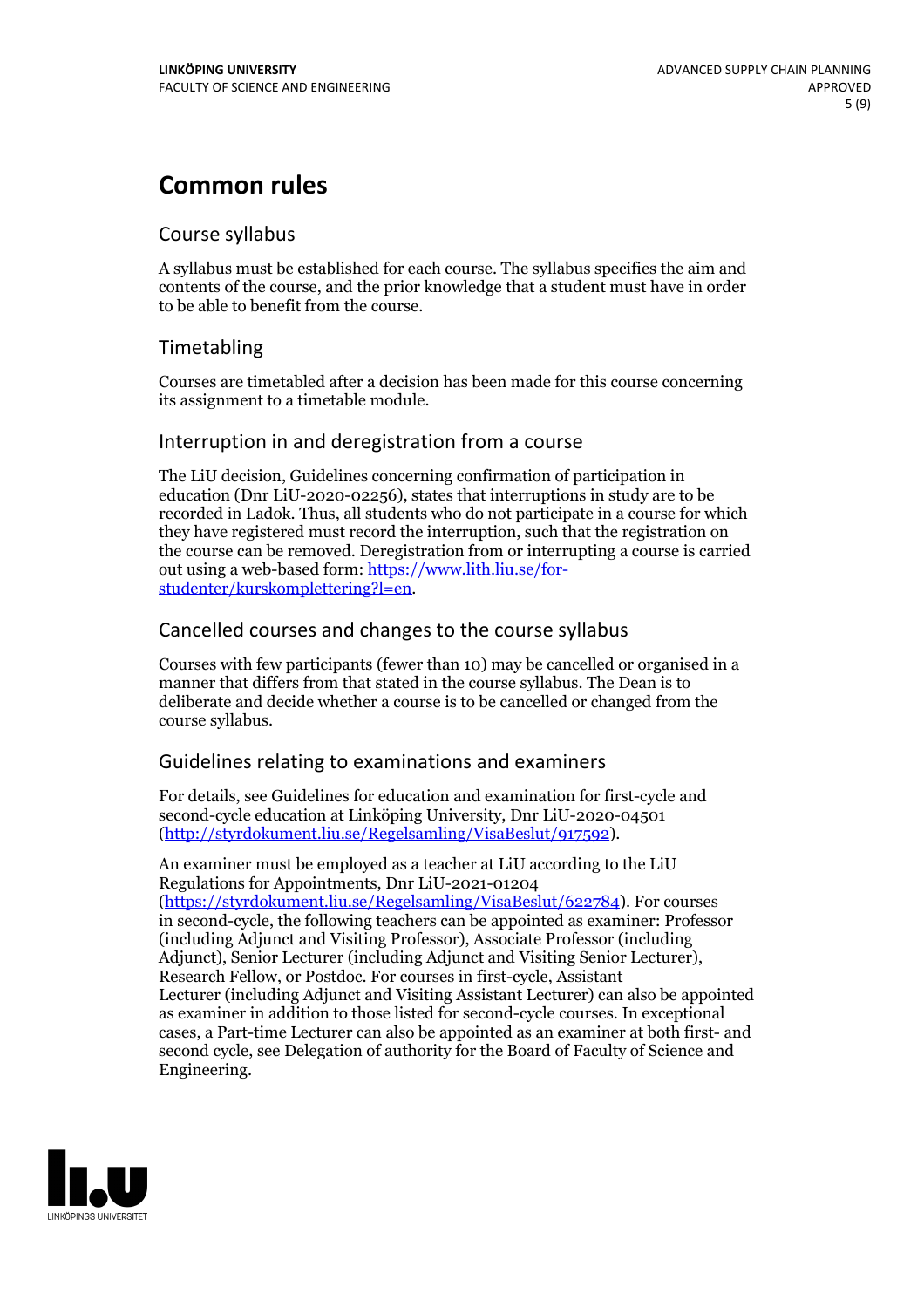## Forms of examination

#### **Principles for examination**

Written and oral examinations and digital and computer-based examinations are held at least three times a year: once immediately after the end of the course, once in August, and once (usually) in one of the re-examination periods. Examinations held at other times are to follow a decision of the faculty programme board.

Principles for examination scheduling for courses that follow the study periods:

- courses given in VT1 are examined for the first time in March, with re-examination in June and August
- courses given in VT2 are examined for the first time in May, with re-examination in August and October
- courses given in HT1 are examined for the first time in October, with re-examination in January and August
- courses given in HT2 are examined for the first time in January, with re-examination in March and in August.

The examination schedule is based on the structure of timetable modules, but there may be deviations from this, mainly in the case of courses that are studied and examined for several programmes and in lower grades (i.e. 1 and 2).

Examinations for courses that the faculty programme board has decided are to be held in alternate years are held three times during the school year in which the course is given according to the principles stated above.

Examinations for courses that are cancelled orrescheduled such that they are not given in one or several years are held three times during the year that immediately follows the course, with examination scheduling that corresponds to the scheduling that was in force before the course was cancelled or rescheduled.

When a course, or a written examination (TEN, DIT, DAT), is given for the last time, the regular examination and two re-examinations will be offered. Thereafter, examinations are phased out by offering three examinations during the following academic year at the same times as the examinations in any substitute course. If there is no substitute course, three examinations will be offered during re- examination periods during the following academic year. Other examination times are decided by the faculty programme board. In all cases above, the examination is also offered one more time during the academic year after the following, unless the faculty programme board decides otherwise. In total, 6 re-examinations are offered, of which 2 are regular re-examinations. In the examination registration system, the examinations given for the penultimate time and the last time are denoted.

If a course is given during several periods of the year (for programmes, or on different occasions for different programmes) the faculty programme board or boards determine together the scheduling and frequency of re-examination occasions.

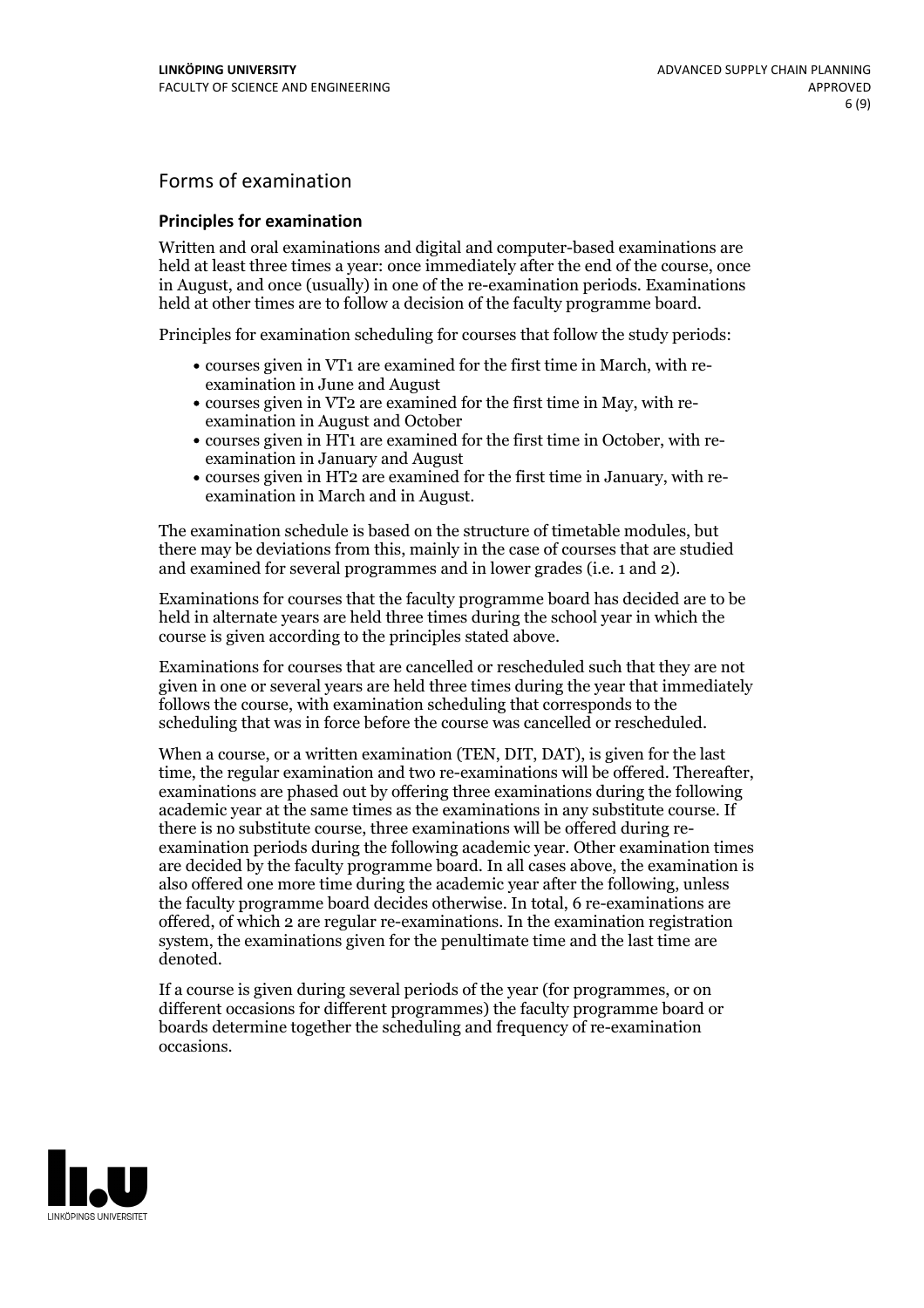#### **Retakes of other forms of examination**

Regulations concerning retakes of other forms of examination than written examinations and digital and computer-based examinations are given in the LiU guidelines for examinations and examiners, [http://styrdokument.liu.se/Regelsamling/VisaBeslut/917592.](http://styrdokument.liu.se/Regelsamling/VisaBeslut/917592)

#### **Course closure**

For Decision on Routines for Administration of the Discontinuation of Educational Programs, Freestanding Courses and Courses in Programs, see DNR LiU-2021-04782. After a decision on closure and after the end of the discontinuation period, the students are referred to a replacement course (or similar) according to information in the course syllabus or programme syllabus. If a student has passed some part/parts of a closed program course but not all, and there is an at least partially replacing course, an assessment of crediting can be made. Any crediting of course components is made by the examiner.

#### **Registration for examination**

In order to take an written, digital or computer-based examination, registration in advance is mandatory, see decision in the university's rule book [https://styrdokument.liu.se/Regelsamling/VisaBeslut/622682.](https://styrdokument.liu.se/Regelsamling/VisaBeslut/622682) An unregistered student can thus not be offered a place. The registration is done at the Student Portal or in the LiU-app during the registration period. The registration period opens 30 days before the date of the examination and closes 10 days before the date of the examination. Candidates are informed of the location of the examination by email, four days in advance.

### **Code of conduct for students during examinations**

Details are given in a decision in the university's rule book: <http://styrdokument.liu.se/Regelsamling/VisaBeslut/622682>.

#### **Retakes for higher grade**

Students at the Institute of Technology at LiU have the right to retake written examinations and digital and computer-based examinations in an attempt to achieve a higher grade. This is valid for all examination components with code "TEN", "DIT" and "DAT". The same right may not be exercised for other examination components, unless otherwise specified in the course syllabus.

A retake is not possible on courses that are included in an issued degree diploma.

#### **Grades**

The grades that are preferably to be used are Fail (U), Pass (3), Pass not without distinction  $(4)$  and Pass with distinction  $(5)$ .

- Grades U, 3, 4, 5 are to be awarded for courses that have written or digital examinations.<br>• Grades Fail (U) and Pass (G) may be awarded for courses with a large
- degree of practical components such as laboratory work, project work and

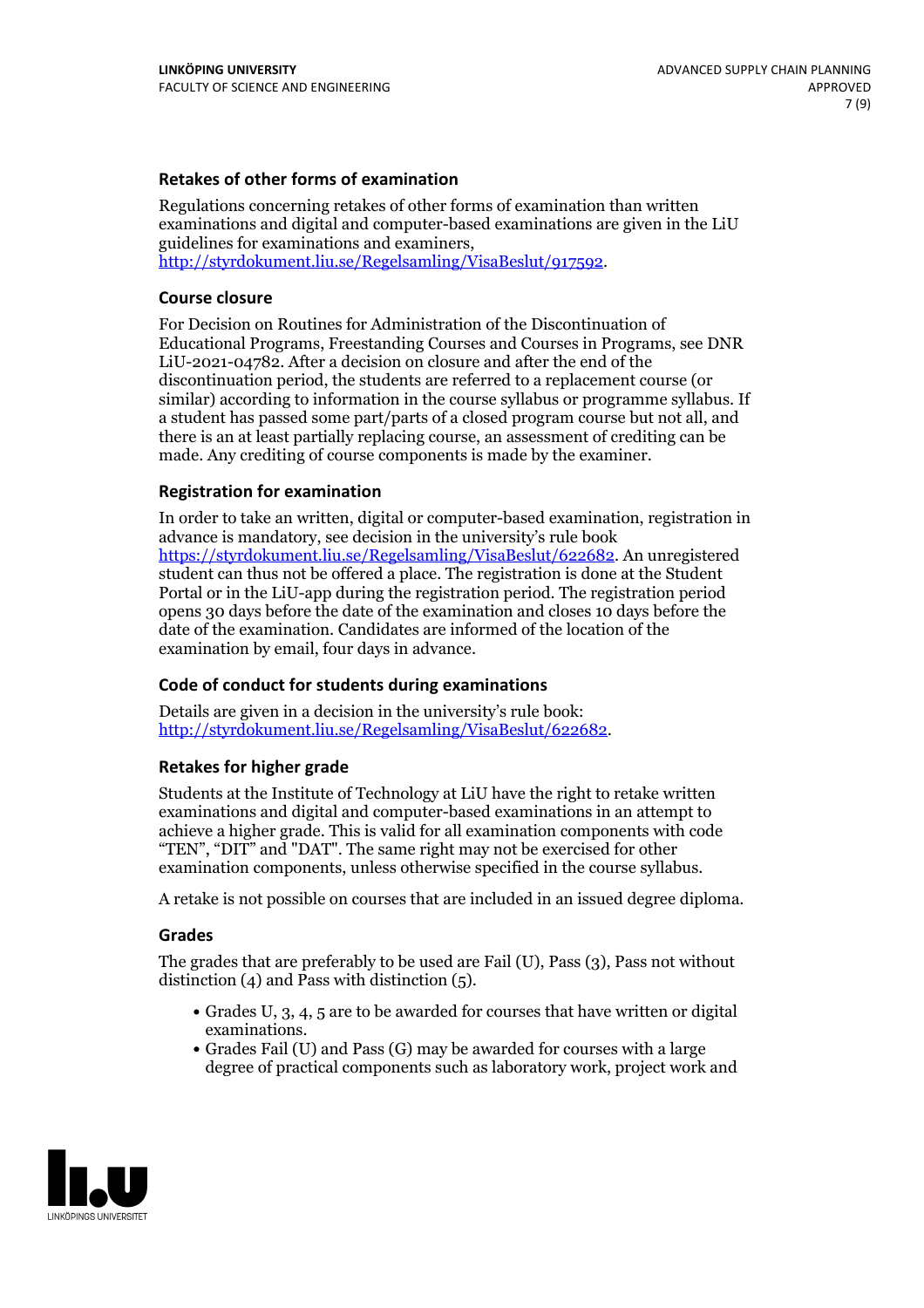group work.<br>• Grades Fail (U) and Pass (G) are to be used for degree projects and other independent work.

#### **Examination components**

The following examination components and associated module codes are used at the Faculty of Science and Engineering:

- Grades U, 3, 4, 5 are to be awarded for written examinations (TEN) and
- digital examinations (DIT).<br>• Examination components for which the grades Fail (U) and Pass (G) may be awarded are laboratory work (LAB), project work (PRA), preparatory written examination (KTR), digital preparatory written examination (DIK), oral examination (MUN), computer-based examination (DAT), home
- assignment (HEM), and assignment (UPG).<br>• Students receive grades either Fail (U) or Pass (G) for other examination components in which the examination criteria are satisfied principally through active attendance such as tutorial group (BAS) or examination item
- (MOM).<br>• Grades Fail (U) and Pass (G) are to be used for the examination components Opposition (OPPO) and Attendance at thesis presentation (AUSK) (i.e. part of the degree project).

In general, the following applies:

- 
- Mandatory course components must be scored and given <sup>a</sup> module code. Examination components that are not scored, cannot be mandatory. Hence, it is voluntary to participate in these examinations, and the voluntariness must be clearly stated. Additionally, if there are any associated conditions to
- the examination component, these must be clearly stated as well.<br>• For courses with more than one examination component with grades U,3,4,5, it shall be clearly stated how the final grade is weighted.

For mandatory components, the following applies (in accordance with the LiU Guidelines for education and examination for first-cycle and second-cycle education at Linköping University,<br>[http://styrdokument.liu.se/Regelsamling/VisaBeslut/917592\)](http://styrdokument.liu.se/Regelsamling/VisaBeslut/917592):

If special circumstances prevail, and if it is possible with consideration of the nature of the compulsory component, the examiner may decide to replace the compulsory component with another equivalent component.

For possibilities to alternative forms of examinations, the following applies (in accordance with the LiU Guidelines for education and examination for first-cycle [http://styrdokument.liu.se/Regelsamling/VisaBeslut/917592\)](http://styrdokument.liu.se/Regelsamling/VisaBeslut/917592):

If the LiU coordinator for students with disabilities has granted a student the right to an adapted examination for a written examination in an examination hall, the student has the right to it.